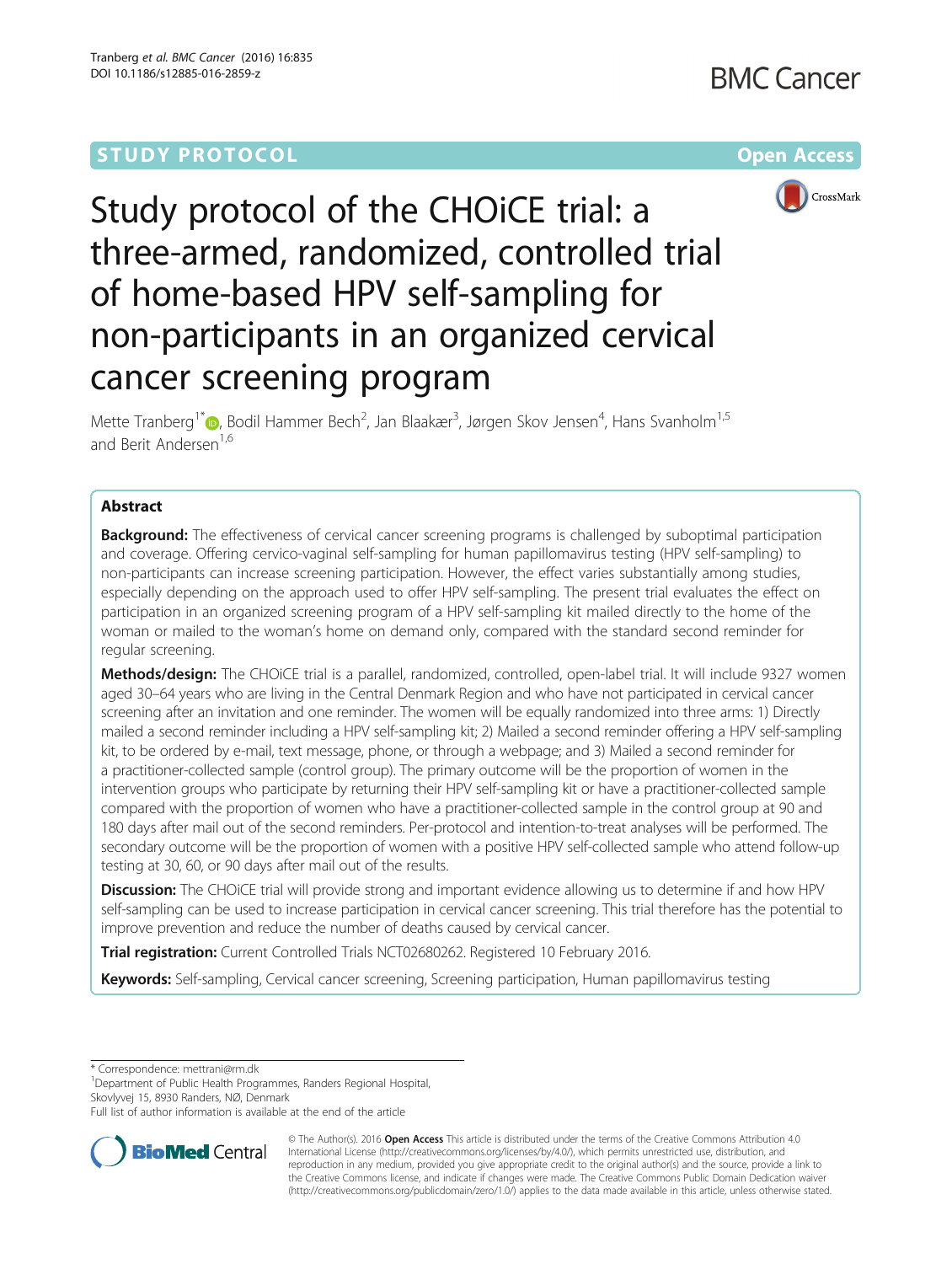## Background

Organized screening programs have reduced cervical cancer incidence and mortality in many western countries [[1](#page-5-0)–[3](#page-5-0)]. Yet, the effectiveness of such programs is challenged by suboptimal participation and coverage [[4, 5](#page-5-0)], and more than half of all invasive cervical cancers are diagnosed among women who are under- or unscreened [[6](#page-5-0)–[8](#page-6-0)]. It is therefore crucial to identify ways to improve screening participation, e.g. by removing existing barriers to regular screening.

In the Danish organized screening program, the overall participation rate, defined as having a screening test within 365 days after an invitation, is currently 65 % [\[9](#page-6-0)]. This percentage has been decreasing slightly in recent years [[9\]](#page-6-0). Earlier studies show sociodemographic inequalities in screening participation [\[10, 11](#page-6-0)]. Thus, a Danish study identify several barriers to participation, including lack of knowledge about screening and cervical cancer, discomfort during pelvic examinations, fear of cancer, practicalities in private life, and in access to testing facilities [[12\]](#page-6-0). Some of these barriers may be overcome if self-sampling at home is an option which, however, is not currently the case in the Danish screening program.

Recent research advocates the use of high-risk human papillomavirus (hrHPV) testing over cytology because it is more sensitive in detecting cervical intraepithelial neoplasia of grade 2 or worse (CIN2+) and provides better protection against cervical cancer [\[13](#page-6-0), [14\]](#page-6-0). Furthermore, hrHPV testing enables women to self-sample cervicovaginal material; self-collected samples have shown sensitivity for detection of CIN2+ that is comparable to that of clinician-collected samples if validated Polymerase Chain Reaction (PCR)-tests are used [\[15, 16\]](#page-6-0). Self-sampling also appears to improve screening participation. Hence, a meta-analysis showed that mailing women a test-kit for self-sampling at home, including pre-stamped envelopes for mailing of the sample to a laboratory for HPV testing, increased screening participation compared with women receiving standard invitation for regular screening [[17](#page-6-0)]. The participation rate for women offered self-sampling varies widely among trials, ranging from 10 % [\[18\]](#page-6-0) to 39 % [[19](#page-6-0)] with a pooled 12.6 % absolute increase in participation compared with standard invitation when selfsampling kits were mailed directly to all women [[17](#page-6-0)].

Three other trials [\[20](#page-6-0)–[22\]](#page-6-0) used an opt-in approach for offering self-sampling, i.e. women were mailed an invitation to order a kit by phone [\[21\]](#page-6-0), or by mail [[20\]](#page-6-0), or to pick it up at a pharmacy [\[22\]](#page-6-0). One of these trials [[20](#page-6-0)] showed a 12.3 % increase in participation among longterm non-participants, but the two other trials [\[21](#page-6-0), [22](#page-6-0)] showed no positive effect on participation. Moreover, in the pooled analysis, these trials showed only an insignificant 0.2 % participation increase compared with women receiving standard invitations [[17](#page-6-0)]. Thus, more studies are needed to explore the effect and acceptability associated with other more timely and modern opt-in approaches for offering self-sampling (websites, e-mails, and text messages). To our knowledge, no previous studies have evaluated the effect on participation of offering self-sampling, either directly mailed or using timely optin procedures as compared with a standard second reminder.

Therefore, in the efforts to reduce barriers to cervical cancer screening and to increase participation, we will conduct a randomized, controlled effectiveness trial to evaluate the effect of two different approaches for offering HPV self-sampling to women who did not participate in the cervical cancer screening program despite an invitation and one reminder.

## **Methods**

### Trial design

CHOiCE (Cervical HOme-based CancEr screening) is a parallel, randomized, controlled, open-label trial nested into a population-based, organized cervical cancer screening program conducted in the Central Denmark Region. Women who have not participated in cervical cancer screening after an invitation and one reminder will be randomly allocated to one of the following three arms (Fig. [1\)](#page-2-0):

- 1) mailing of a modified second reminder including the self-sampling kit (intervention group 1)
- 2) mailing of a modified second reminder informing the women that they can order the kit either by e-mail, text message, phone or through a study webpage ([www.hjemme-us.rm.dk](http://www.hjemme-us.rm.dk)) (intervention group 2)
- 3) mailing of a standard second reminder (control group)

The modified second reminder informs of the opportunity to collect a self-sample if wanted, but also about the opportunity to have a cervical cytology specimen taken at a general practitioner (GP) (usual procedure). The standard second reminder informs the women about the current test opportunity, but contains no information about self-sampling.

## Study setting

Denmark has a total of 5.6 million inhabitants, with 1.5 million women in the target population for cervical cancer screening [[9, 23\]](#page-6-0). Organized cervical cancer screening was introduced in the 1960s in some Danish counties and non-systematically implemented in the rest of the country until nationwide coverage was achieved in the late 1990s [[24, 25\]](#page-6-0). The policy and organization of cervical cancer screening are defined nationally, but the responsibility for running the screening program lies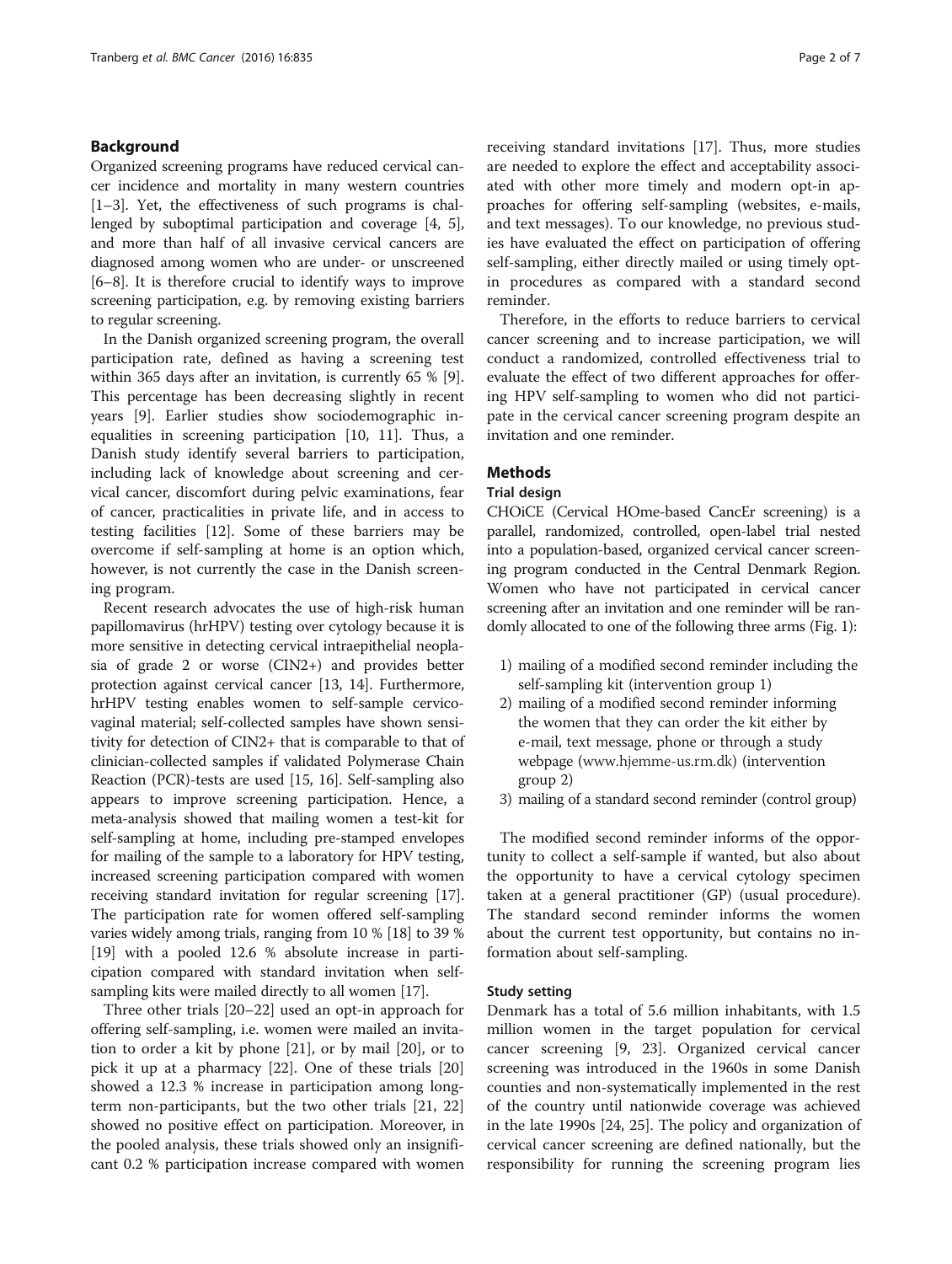<span id="page-2-0"></span>

with the regions [\[26, 27](#page-6-0)]. Denmark is divided into five regions one of which is the Central Denmark Region (23 % of the Danish population) [\[23, 26\]](#page-6-0).

Since 2007, women aged 23–49 years have been invited for cervical cancer screening every third year, while women aged 50–64 years are invited every fifth year [[26](#page-6-0), [27](#page-6-0)]. Shortly before 3 or 5 years have passed since a woman's last registered cervical cytology result, she is sent an invitation advising her to book an appointment with a GP for a pelvic examination at which a liquid-based cytology specimen is collected [\[27\]](#page-6-0). If the responsible Department of Pathology does not receive a cervical cytology specimen for analysis, up to two reminders will be sent 3 and 6 months after the initial invitation [\[27](#page-6-0)]. Women who do not respond to invitations or reminders will receive a new invitation in the next screening round, unless she has declined participation. For women aged 23–59 years, the primary screening test is liquid-based cytology; while an hrHPV-DNA check-out test is recommended for women aged 60–64 years [[26](#page-6-0), [27](#page-6-0)]. In the Danish Cervical Cancer Screening Program, all testing is free of charge [\[26, 27](#page-6-0)].

Routinely, all cervical cytology results, HPV test results, and histological diagnoses from cervical biopsies as well all other pathology specimens are registered in the national Danish Pathology Data Bank (DPDB) under the woman's unique Civil Personal Registration (CPR) number [\[28](#page-6-0)–[30\]](#page-6-0). The DPDB also keeps track of which women are due to receive invitations and reminders to participate in screening.

In the Central Denmark Region, all samples in the Cervical Cancer Screening Program are analyzed by the Department of Pathology, Randers Regional Hospital. Invitations and reminders are routinely handled by the Department of Public Health Programs, Randers Regional Hospital.

## Participation and randomization

Participants are restricted to women aged 30 to 64 years living in the Central Denmark Region who have not participated in cervical cancer screening after an invitation and one reminder. Women who are younger than 30 years are not included due to the low specificity of HPV DNA tests in younger women [\[14](#page-6-0)].

Participants will be identified on a weekly basis in the nationwide DPDB [[28](#page-6-0), [29\]](#page-6-0). The eligible women's unique 10-digit CPR number [[30](#page-6-0)], including birthdate will be extracted as this allows us to follow, e.g. the women in Danish health registers. A CPR number is assigned to every Danish citizen upon birth [[30\]](#page-6-0). Data will be extracted in Excel format and transferred to the REDCap system for storage and automated randomization [\[31](#page-6-0)]. Participants will be assigned randomly to the three arms of the trial in a 1:1:1 ratio as per a computer-generated randomization schedule following simple randomization procedures. The CPR number is used for randomization. The nature of the intervention and allocation ratio precludes the masking of the participants and study staff.

## Interventions

Women in intervention group 1 will be mailed a modified second reminder, a leaflet entitled Facts, benefits, and drawbacks about HPV self-sampling and a selfsampling kit. The leaflet provides information about HPV and cervical cancer including benefits and drawbacks of HPV self-sampling compared with regular screening. The kit includes a brush device (Evelyn Brush, Rovers Medical Devices B.V, Oss, Netherlands), which should be used to collect a cervico-vaginal sample for subsequent hrHPV testing [[32](#page-6-0)], written and drawn instructions on how to obtain and mail the sample, and a prestamped return envelope addressed to the Department of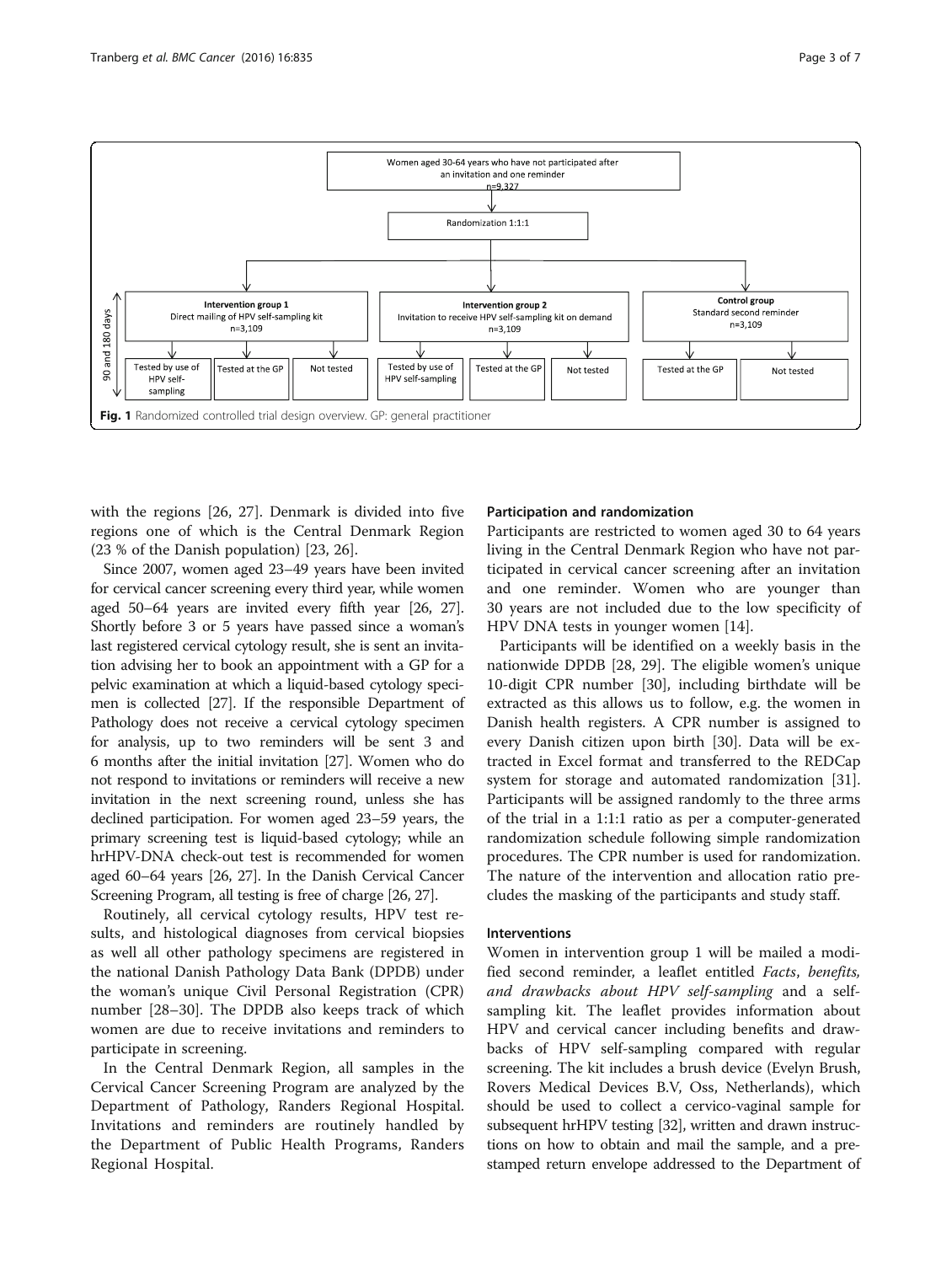Pathology, Randers Regional Hospital, where the hrHPV testing will be performed. The instructions show how the woman should label the brush device with an attached laboratory specimen barcode. The woman is urged to mail the return envelope on the day the sample is taken. Women in intervention group 2 receive the same material as those in intervention group 1, except for the kit, which will be mailed to the women only on demand. Additionally, the leaflet for this group contains information on how to order the kit (by e-mail, text message, phone, or through a study webpage [\(www.hjemme-us.rm.dk\)](http://www.hjemme-us.rm.dk). Women in both intervention groups and in the control group receive the information that they can contact their GP should they wish to have a cervical cytology specimen taken.

## Analysis of samples

All samples will be handled, processed and analyzed at the Department of Pathology, Randers Regional Hospital.

The self-collected samples will be handled using the Cobas® 4800 HPV DNA test (Roche Diagnostics GmBH, Switzerland) according to the manufacturer's protocols. The test identifies HPV16, HPV18 and 12 other hrHPV types (31, 33, 35, 39, 45, 51, 52, 56, 58, 59, 66 and 68) in a single pool. Results are either 1) hrHPV-negative, 2) hrHPV-positive (HPV16, HPV18 and/or other hrHPV types), or 3) unsatisfactory. An unsatisfactory result includes specimens with a negative β-globin result, a sample damaged in transit, incorrect labelling, or insufficient material for analysis. The hrHPV test results of the selfcollected samples will be registered in the DPDB.

Cervical cytology specimens obtained by GPs will be analyzed using the standard procedure used in the Central Denmark Region, i.e. microscopy as the primary procedure for control group women aged 23–59 years [[27\]](#page-6-0). In case of detection of Atypical Squamous Cells of Undetermined Significance (ASC-US) among women aged  $\geq$  30 years, an HPV DNA analysis will be performed using Cobas 4800 [[9, 27\]](#page-6-0). For women aged 60–64 years, the primary analysis of the cervical cytology is Cobas 4800 HPV DNA analysis, and microscopy will be used as triage in case of hrHPV-positive test results [\[9, 27](#page-6-0)]. When cervical cytology is made as follow-up on hrHPVpositive test results following self-sampling (see below), the specimens will be analyzed by microscopy.

## Follow up after self-sampling

Women tested by use of self-sampling receive a written test result by ordinary mail. Approximately 98 % of all residents in Denmark are listed with a GP [[33](#page-6-0)]. The GP will also be informed of the testing and the test result. Women with an hrHPV-positive test results are recommended to visit their GP for a cervical cytology specimen within 30 days; and hereafter they will be handled as described in Danish routine guidelines [\[27](#page-6-0)]. Women with an hrHPV-negative test result will be referred back to the national screening program and recommended to participate in the next screening round. Women with an unsatisfactory sample will receive a second self-sampling kit and will be encouraged to repeat self-sampling at home or to visit a GP for a cervical cytology specimen.

### Sample size

The sample size was determined by the primary objective (comparison of participation in the intervention and control groups, respectively) and women will be allocated in equal numbers to the three randomization groups. Our assumption about participation in the control group (women who have a cervical cytology specimen within 90 days after receiving the standard second reminder) is 28.7 % [\[34](#page-6-0)]. A power calculation (considering a 2.5 % significance level and 80 % power) based on finding an expected difference of 3.6 % [\[35\]](#page-6-0) in participation between the intervention groups and the control group shows that the trial will achieve a statistical power of 80 % if 3109 women are included in each group (a total of 9327 women).

### Data sources and statistical analysis

The DPDB will be used to retrieve data on the CPR numbers of the study population; participation (yes/no); if participation was by self-sampling or by visiting a GP; the hrHPV test results of the self-collected samples, results of cervical cytology specimens, results of cervical biopsies and whether appropriate follow-up was conducted (only for self-sampling women). Furthermore, data on the women's previous screening history will be obtained from the DPDB. From Statistics Denmark, information on sociodemographic status will be obtained using the women's CPR number. An overview of the used data sources and information is seen in Table [1](#page-4-0).

The characteristics of the women in the intervention groups and the control group will accordingly be presented using descriptive statistics (mean, standard deviation, numbers, or proportions) on sociodemographic factors (e.g. age, marital status, education level, ethnicity, income, living in rural or urban area, and occupation) and previous screening history in order to determine if the randomization was adequately balanced.

Participation will be defined as a submitted selfcollected sample or having a cervical cytology specimen within 90 and 180 days after the mailing of second reminders. The proportion of women participating in each group will be calculated, as will the absolute difference in the participation proportion between the control and intervention groups and the corresponding 95 % confidence intervals (CIs). The relative risks and 95 % CIs of having a sample in the intervention groups compared with the control group will be estimated. Per-protocol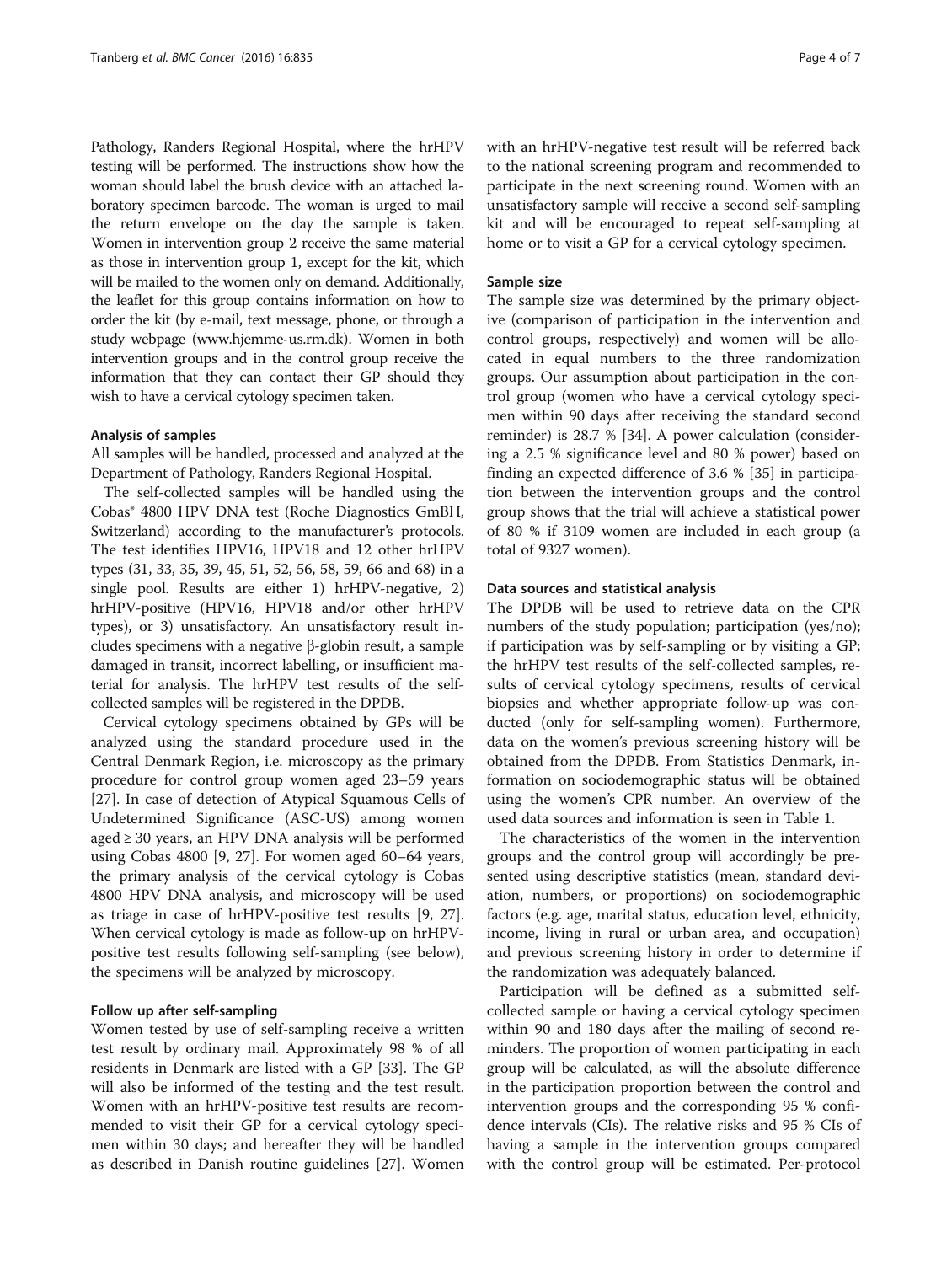<span id="page-4-0"></span>Table 1 Overview of data sources and information

| Data sources                         | Information                                                                                                          |
|--------------------------------------|----------------------------------------------------------------------------------------------------------------------|
| Danish Pathology<br>Data Bank (DPDB) | Participation (yes/no)                                                                                               |
|                                      | Participation by self-sampling or visiting a GP                                                                      |
|                                      | HrHPV test results of self-collected samples                                                                         |
|                                      | Dysplasia and/or hrHPV test results of cervical<br>cytology and histology specimens obtained<br>in the whole country |
|                                      | Screening history                                                                                                    |
|                                      | Age at date of second reminder                                                                                       |
| <b>Statistic Denmark</b>             | Marital status                                                                                                       |
|                                      | Living in rural or urban area                                                                                        |
|                                      | <b>Fducation level</b>                                                                                               |
|                                      | Ethnicity (country of birth)                                                                                         |
|                                      | Occupation                                                                                                           |
|                                      | Income                                                                                                               |

All data are registered and collected by use of the unique CPR number which includes the participant's date of birth

CPR Civil Personal Registration, GP General Practitioner

and intention-to-treat analyses will be performed. The latter include data on women who were invited to selfsample, but instead attended regular screening. Participation will also be reported by age and screening history. The prevalence of hrHPV cases and histologically confirmed CIN lesions in the interventions groups will be reported. Estimates and 95 % CIs of the proportion of women with a hrHPV sample who have appropriate follow-up will also be calculated. Appropriate follow-up will be defined as having a cervical cytology specimen taken at 30, 60, or 90 days after mailing of the test result.

### Participant timeline

The study will continue until a total of 9327 women have been invited. The expected study duration, including the follow-up period, is 12 months. Kits and reminders will be sent out progressively over an estimated 4-month-period starting in March 2016.

### Ethical considerations

The study was approved by the Danish Data Protection Agency (j. no.: 1-16-02-495-15) and by Danish Health Authorities (j. no.: 3-3013-1407/1). The study has been presented to The Central Denmark Region Committees on Health Research Ethics. The Committeesdecided that, according to the Danish Act on Research Ethics Review of Health Research Projects (Act number 593 of 14 July 2011),this study should not be notified to the Committees (j. no.: 1-10-72-259-15).

Included women receive written information about the self-sampling procedure and the drawbacks and benefits of self-sampling versus regular screening. Likewise, the information includes a passage that clearly explains that if hrHPV is detected, the woman will be referred for subsequent follow-up testing. Any woman who returns the self-collected sample hereby expresses her consent to the analysis of the sample and to receiving any test results and follow-up recommendations by mail. The women are also informed that their GP will be informed of their test result.

## **Discussion**

The Danish Cervical Cancer Screening Program is challenged by a suboptimal participation rate [\[9](#page-6-0)]. Nearly half (45 %) of all newly diagnosed cervical cancers in Denmark are found among under-screened women [\[36](#page-6-0)]. Numerous other countries are facing a similar situation [[6,](#page-5-0) [8\]](#page-6-0). Strategies to improve participation are important priorities for the Cervical Cancer Screening Program, and new strategies are needed to target women who have not participated in cervical cancer screening despite invitations for regular screening [\[27](#page-6-0)]. HPV self-sampling is a valid screening tool that has the potential to overcome known barriers to regular screening as evidenced by trials [[18](#page-6-0)–[22](#page-6-0), [35](#page-6-0), [37](#page-6-0)–[44](#page-6-0)] showing that self-sampling can improve screening participation, although the effect varied substantially between countries. In addition, high compliance to follow-up recommendations among selfsample hrHPV-positive women is necessary to achieve the wanted benefit of the intervention and a metaanalysis by Verdoodt et al. [[17](#page-6-0)] found that appropriate follow-up was achieved only in 82 % of women with a hrHPV-positive test result. Evidence from Denmark is therefore necessary to inform policy makers before introducing self-sampling.

The planned study gains validity from the fact that all Danish women have a unique CPR number and that all activities in the Danish healthcare system, including those related to cervical cancer screening, are registered using this number. This enables linkage to e.g. information on previous screening history which allows us to determine the capacity of self-sampling to recruit underor unscreened women. The DPDB is a nationwide database that holds detailed, highly valid records on all pathology specimens, including cervical cytologies and HPV tests of provider-collected and self-collected samples from all Danish pathology departments [[28, 29](#page-6-0)]. Another strength of the study is that the self-sampling procedure is embedded directly into a population-based, well-run organized screening program. Women accept to have their sample analyzed only by submitting it to the pathology department. Thus, the routines of this study can be transferred directly to daily routines with results that are expected to be similar to those of the present study. As the Central Denmark Region comprises a mix of urban and rural areas, we will also be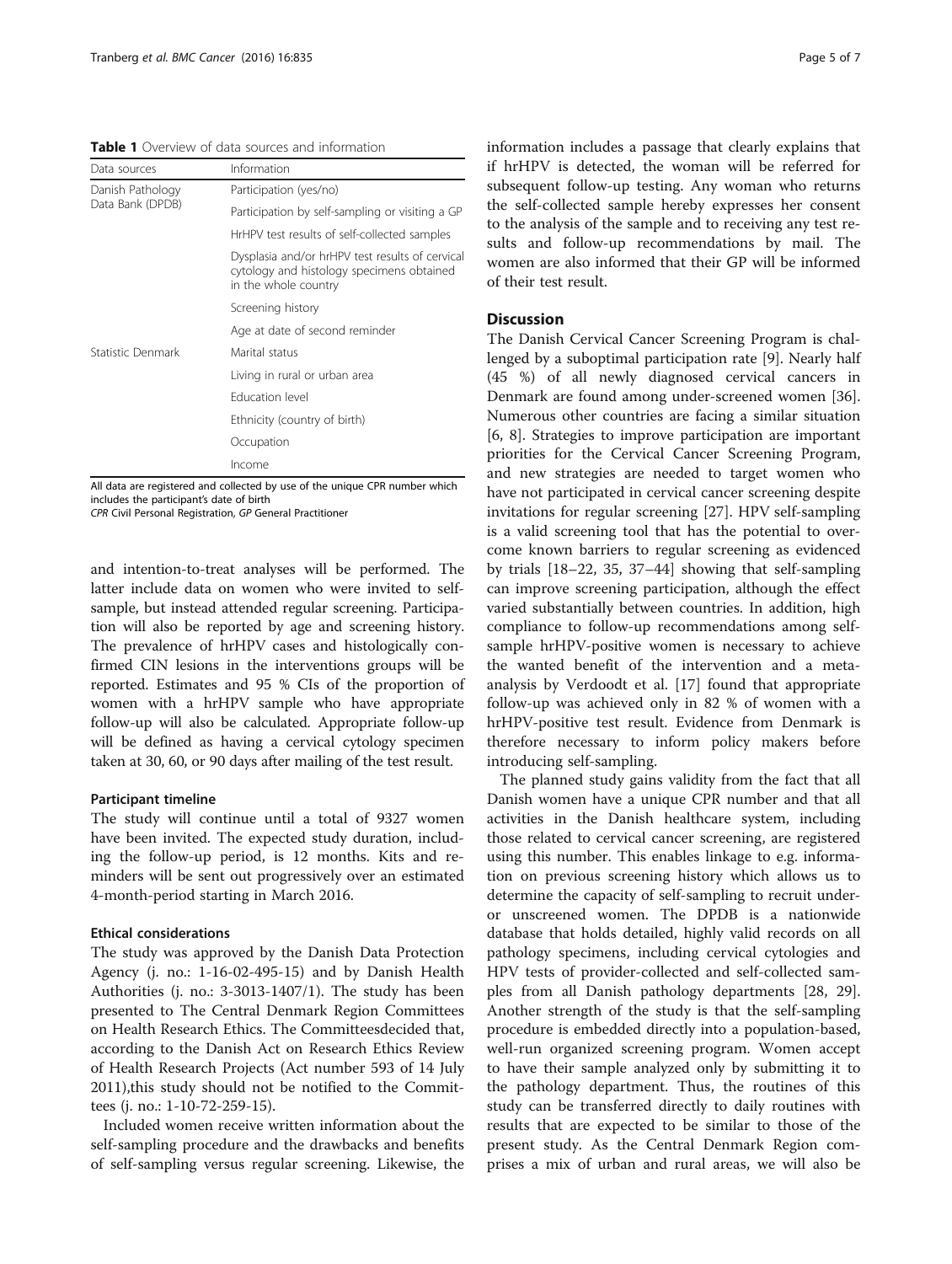<span id="page-5-0"></span>able to disclose whether there are true urban-rural differences in the effect of self-sampling as suggested in an Italian trial [[21](#page-6-0)]. This may, in turn, afford us with better opportunities for transferring the results to other regions. Furthermore, we include a wider variety of more timely opt-in approaches than earlier studies using optin approaches [\[20](#page-6-0)–[22\]](#page-6-0). This may increase the effect of this procedure as compared with direct mailing of a testkit. Overall, we therefore expect to be able to introduce an approach that is more cost-effective than earlier described approaches.

It is a limitation in our study that we use only one type of sample device, as differences in participation rates may hinge on the sample device chosen. However, two trials [[45](#page-6-0), [46\]](#page-6-0) have compared the effects of a lavage and a brush self-sampling device on screening participation. These trials found a slightly higher participation with the brush device; i.e. the same brush device as used in our study. Another limitation is that the intervention is designed to target only hard-to-reach women by seeking to overcome barriers related to seeking a physician for a cervical cytology specimen. Other previously described barriers [\[12](#page-6-0)] are not targeted in this study; but such barriers will clearly need to be investigated in future research.

The obtained results will be compared with the results of other self-sampling trials. Of particular interest is to study trials performed in countries with organized screening programs. We will seek to explain any discrepancies in the results with reference to differences in the study designs, interventions, study populations, and settings.

As the trial is an effectiveness study nested into a routine screening program, the findings will provide strong and important evidence allowing us to determine if and how HPV self-sampling can be used to improve screening participation. The trial therefore has the potential to improve cervical cancer prevention and to reduce the number of deaths caused by cervical cancer.

### Acknowledgments

Not applicable.

### Funding

This study was funded by the Health Research Fund of the Central Denmark Region, the Health Foundation, the LSB Foundation, the Family Hede Nielsen's Foundation, the Krista and Viggo Petersen's Foundation, and the Aragon Foundation.

### Availability of data and materials

Not applicable.

### Authors' contributions

MT is the principal investigator of the study and is responsible for conducting the study overall. MT drafted the first version of the protocol, which was subsequently further developed by BHB, JB, JSJ, HS, and BA. MT, BHB, JB, and BA are primarily responsible for the design of the study and have received input on study design from all authors. MT is a PhD student doing her PhD on the topic and will be responsible for the scientific coordination of the trial, statistical analysis, and manuscript preparation, with oversight from BA, BHB, and JB. HS

will oversee the laboratory testing for HPV self-sampling and ensure laboratory assurance. JSJ will provide laboratory advice during the trial. JB and HS will provide clinical advice on follow-up on women with positive results. All authors reviewed the manuscript and approved the final version.

#### Competing interests

Axlab, the Danish manufacturer of Evelyn Brush; and Roche, the manufacturer of the Cobas® 4800 HPV DNA assay provided self-sampling devices and test kits for the study. According to the contract between the manufactures and the Department of Public Health Programs, Randers Region Hospital, Axlab and Roche had no influence on the scientific process and no editorial rights pertaining to this manuscript. The authors retained the right to submit the manuscript. None of the authors were compensated for their work on this study, hold stock, or received bonuses from any of the manufacturers. The authors declare that they have no competing interests.

#### Consent for publication

Not applicable.

### Ethics approval and consent to participate

The study was approved by the Danish Data Protection Agency (j. no.: 1-16-02-495-15) and by Danish Health Authorities (j. no.: 3-3013-1407/1). The study has been presented to The Central Denmark Region Committees on Health Research Ethics. The Committees decided that, according to the Danish Act on Research Ethics Review of Health Research Projects (Act number 593 of 14 July 2011), this study should not be notified to the Committees (j. no.: 1-10-72-259-15).

Included women receive written information about the self-sampling procedure and the drawbacks and benefits of self-sampling versus regular screening. Likewise, the information includes a passage that clearly explains that if hrHPV is detected, the woman will be referred for subsequent follow-up testing. Any woman who returns the self-collected sample hereby expresses her consent to the analysis of the sample and to receiving any test results and follow-up recommendations by mail. The women are also informed that their GP will be informed of their test result.

#### Author details

<sup>1</sup>Department of Public Health Programmes, Randers Regional Hospital Skovlyvej 15, 8930 Randers, NØ, Denmark. <sup>2</sup>Department of Public Health, Section for Epidemiology, Aarhus University, Bartholins Allé 2, 8000 Aarhus C, Denmark. <sup>3</sup>Department of Obstetrics and Gynecology, Aarhus University Hospital, Palle Juul-Jensens Boulevard 99, 8200 Aarhus N, Denmark. <sup>4</sup>Statens Serum Institut, Artillerivej 5, 2300 Copenhagen S, Denmark. <sup>5</sup>Department of Pathology, Randers Regional Hospital, Østervangsvej 48, 8930 Randers, NØ, Denmark. <sup>6</sup>Department of Clinical Medicine, Aarhus University, Palle Juul-Jensens Boulevard 82, 8200 Aarhus N, Denmark.

## Received: 12 February 2016 Accepted: 11 October 2016 Published online: 03 November 2016

### References

- 1. Arbyn M, Raifu AO, Weiderpass E, Bray F, Anttila A. Trends of cervical cancer mortality in the member states of the European Union. Eur J Cancer. 2009;45(15):2640–8.
- 2. Andrae B, Andersson TM, Lambert PC, Kemetli L, Silfverdal L, Strander B, et al. Screening and cervical cancer cure: population based cohort study. BMJ. 2012;344:e900.
- 3. Vaccarella S, Franceschi S, Engholm G, Lönnberg S, Khan S, Bray F. 50 years of screening in the Nordic countries: quantifying the effects on cervical cancer incidence. Br J Cancer. 2014;111(5):965–9.
- 4. Anttila A, von Karsa L, Aasmaa A, Fender M, Patnick J, Rebolj M, et al. Cervical cancer screening policies and coverage in Europe. Eur J Cancer. 2009;45(15):2649–58.
- 5. Gakidou E, Nordhagen S, Obermeyer Z. Coverage of cervical cancer screening in 57 countries: low average levels and large inequalities. PLoS Med. 2008;5(6):e132.
- 6. Andrae B, Kemetli L, Sparen P, Silfverdal L, Strander B, Ryd W, et al. Screening-preventable cervical cancer risks: evidence from a nationwide audit in Sweden. J Natl Cancer Inst. 2008;100(9):622–9.